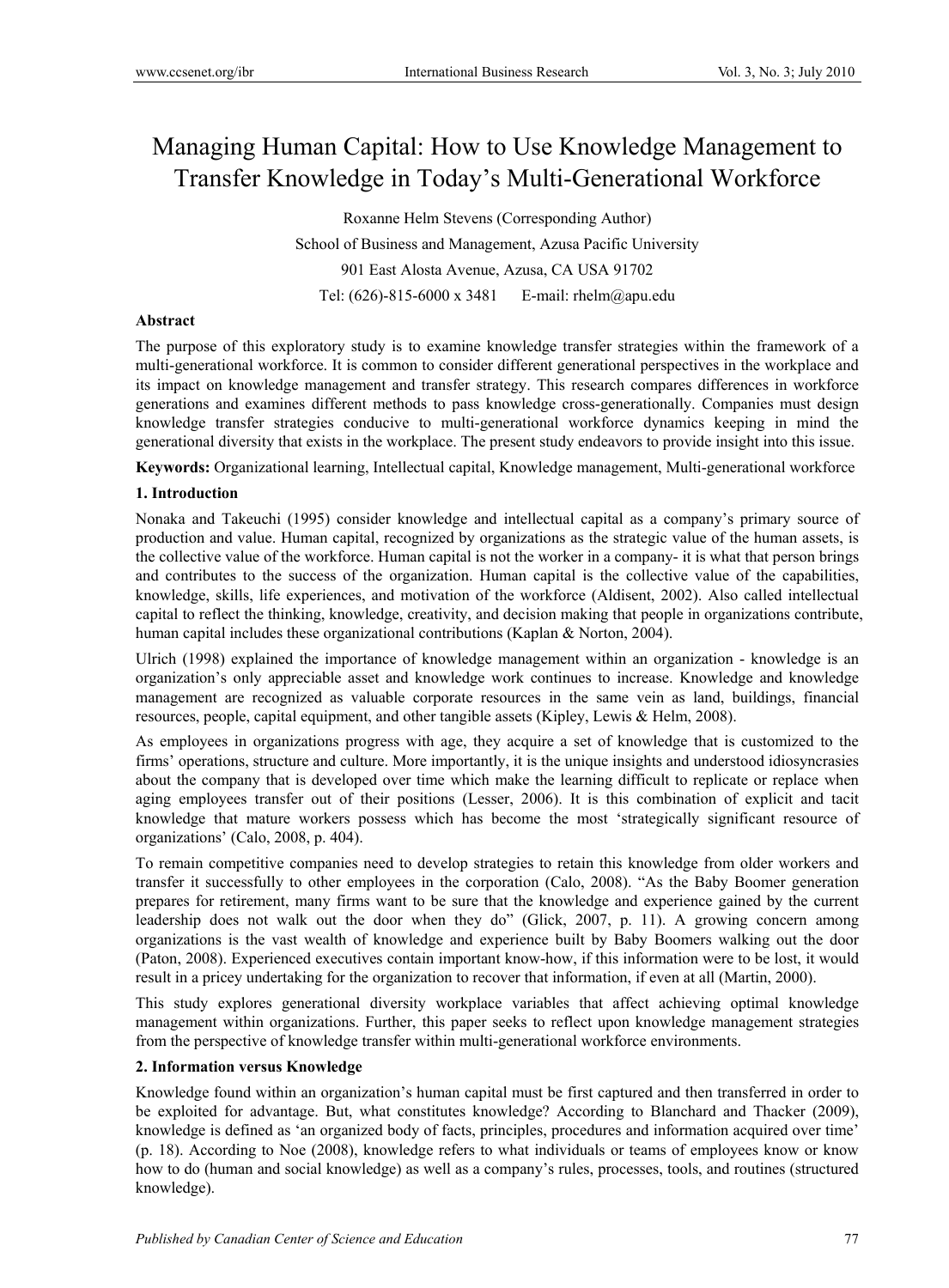When is information knowledge? Companies have information based on sales, inventory, and methods of payment but that has been primarily used to help with financial reporting. Information has potential if it properly managed. All knowledge is based on information but all information does not rise to the level of knowledge. Can knowledge management help make piles of information into trends, products, and increased profitability for businesses?

In the purest form, all robust knowledge management processes start with a database. But, information becomes knowledge when it is understood, manipulated and can become tied to a purpose and or idea. For example, businesses have used consumer purchase trends from previous years to try and order proper inventory. Data mining or looking for a correlation in information has been long included in most social science fields.

The relationship between a consumer and their shopping habits has psychological implications that can be managed and utilized by the businesses frequented by the consumer (Lacey & Sneath, 2006). Creating databases of information tying the purchase of an item to a specific consumer and including factors such as frequency of purchase and average amount spent required is a huge undertaking that requires a huge payoff for businesses to continue the practice.

Databases should help an employee learn from the information. "There should be a process for guaranteeing that the knowledge everyone carries around with them is retained in a permanent place for use by others" (Glick, 2007, p. 11). But, commitment to information technology infrastructures does not always lead to better business performance or significant return on investment (Malhotra, 2005).

Indeed, Booth (2008), states "information without context is simply raw data, which is not knowledge" (p. 22). When the Baby Boomers began to retire, many companies began to find silos of information throughout the company and began to crudely put together all the information with the hopes of helping but instead created a data monster that hindered the productive process (Booth, 2008). The use of the information within databases depends upon the need for the knowledge management process.

#### **3. Knowledge Management**

For many years, the exact definition of what knowledge management is has been ambiguous. The use of knowledge management across various fields has given the subject several different interpretations and meanings. Additionally, on the surface, knowledge management is difficult to define. This difficulty stems from the confusion existing in a term which is commonly used in organizations to describe the practice (and technology infrastructure system) of managing its knowledge - the process of collecting, codifying, accessing and transferring the totality of an organization's knowledge.

Knowledge management, an evolving term, has a glut of contributions surrounding a formal definition. Debates are ongoing as to concepts involved and how to properly convey it in a universal fashion (Slagter, 2007). Indeed, Sveiby (2001) states, knowledge cannot be managed and therefore knowledge management is a poor term. Sveiby (2001) offers that knowledge focus or knowledge creation, coined by Nonaka, are better terms because they describe a mindset in which knowledge is an activity not an object.

McInerney (2002) broadly described knowledge management as a common business practice and as a theoretical field of study. Others have simply concluded that knowledge management is the creation, transfer and retention of knowledge by organizations (Martin de Holan & Phillips, 2004). In practice, knowledge management is a conscious effort to gain from the knowledge that lies within in an organization by using it to achieve the organization's mission (McInerney, 2002). Thus, having knowledge about something, some process or method, can allow executives to make judgments and proceed in a manner that is just and coherent.

A more substantial definition was supplied by Gephart, Marsick, Van Buren, and Spiro (1996), 'knowledge management refers to the process of enhancing company performance by designing and implementing tools, process, systems, structures, and cultures to improve the creation, sharing and use of knowledge' (p. 71). Similarly, Rastogi (2000) defines knowledge management as a systematic and integrative process of coordinating organization-wide activities of acquiring, creating, storing, sharing, diffusing, developing, and deploying knowledge by individuals and groups in pursuit of major organizational goals. It is the process through which organizations create and use their institutional and collective knowledge. While many definitions stress system processes with an IT focus, Rastogi (2000) clearly points out the necessary human involvement beyond those processes.

Rastogi's (2000) rich definition also includes the process of knowledge from the creation or acquisition of knowledge to its use. Internal knowledge is knowledge that is created within the company through innovative attempts while external knowledge is gained from outside sources (Seidler-de Alwis & Hartmann, 2008).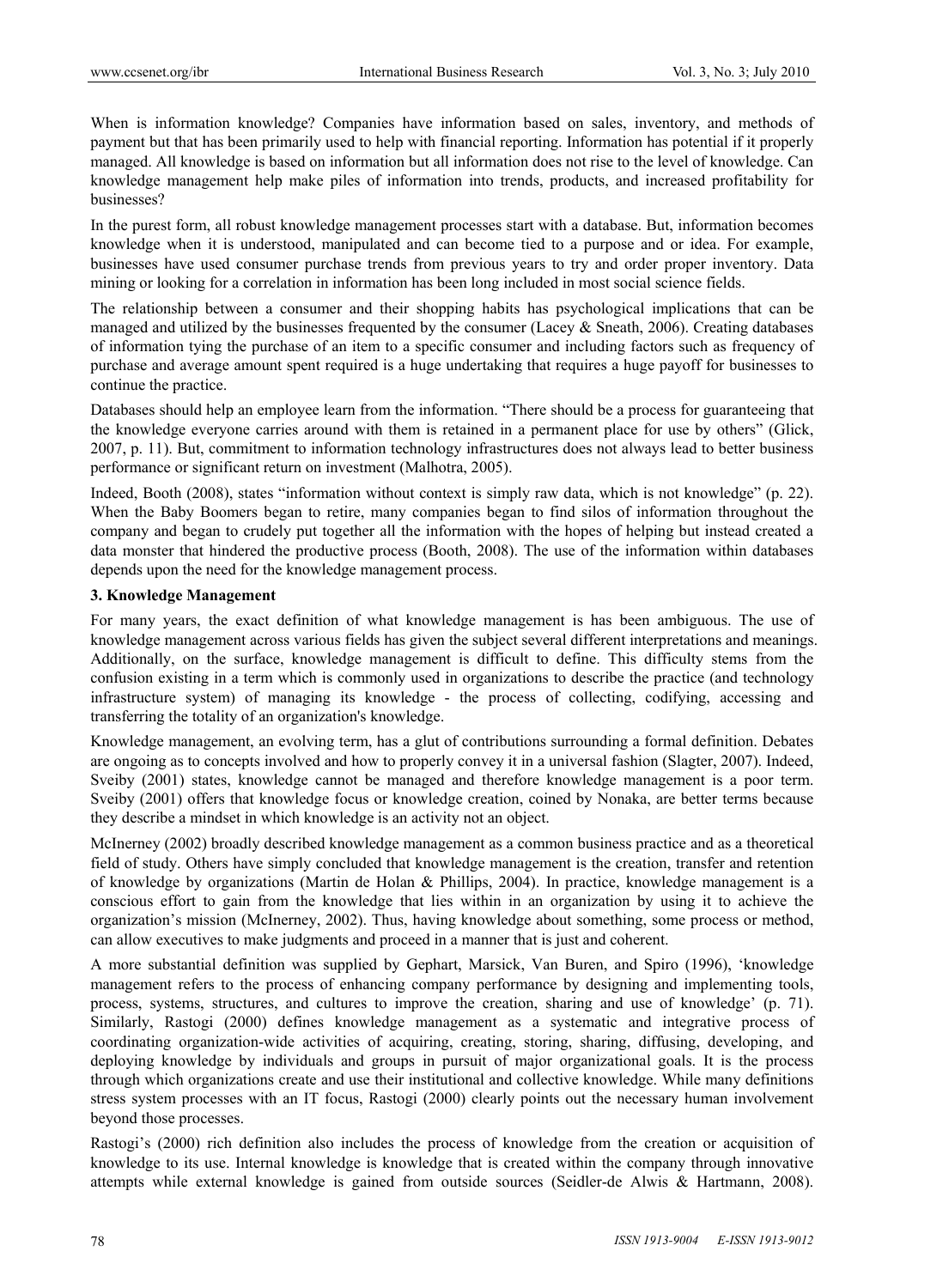Whichever way knowledge is acquired, it needs to have a way by which it can be stored, shared and ultimately deployed.

## **4. Workforce Demographic Trends**

In the US, over the next ten years, a considerable number of experienced employees will be retiring, changing to part-time, or otherwise shifting their employment (Cotis, 2003). Workers ages 65 and above make up almost 30% of the labor market in America based on the September, 2009 U.S. Bureau of Labor Statistics (BLS) Current Population Survey (BLS, 2009).

The steadily aging workforce is a reflection of declining birth rates and the graying of the Baby Boomer generation. According a report by Forrester Research, 76 million Baby Boomers will retire in the next 10 years with only 46 million younger employees as replacements (Lesser, 2006). This means that the labor pool will have shrunk nearly 60% by 2016.

Shifting workforce demographics are having a notable effect on organizations across a variety of industries and geographies (Lesser, 2006). Hence, many organizations are looking to solve a number of important knowledge and learning related challenges. Industries, as diverse as electric utilities, oil and gas producers, healthcare and the public sector, are clearly feeling the effects of employee retirements and the difficulty in sourcing new talent.

In some companies, increasing numbers of employees are retiring, many leaving with sizable amounts of knowledge that can place the organization at risk. For others, the challenges include maintaining a productive workforce in the face of potentially shrinking labor pools and the increased mobility of the younger generation of employees. According to a joint study by American Society of Training and Development (ASTD) and International Business Machines (IBM), the majority of organizational learning executives report that the maturing workforce coupled with the smaller labor pools will impact their organization (Lesser & Rivera, 2006). The study period runs from 2005 through 2006. Basic descriptive statistics are provided in Figure 1.

### *4.1 Multi-Generational Workforce*

Pre-Baby Boomers -also referred to as Silents, Traditionalists, and Veterans -were born between 1900 and 1945 during the grey market (Kyles, 2009). Some consider Pre-Baby Boomers as a split from the Baby Boomer generation, being the older cohort segmentation (Reisenwitz & Iyer, 2007). Able to witness the rise of television networks and mass marketing, Pre-Baby Boomers have purchasing power with money to spend (Reisenwitz & Iyer, 2007). Influenced by the Great Depression and World War II, they did not like to challenge authority, were very loyal, consistent, and conforming (Kyles, 2009). As a result they were "most comfortable with conformity and a top-down management style" and motivated by "verbal or written recognition, awards, and public acknowledgement" versus the next generations following (Kyles, 2009).

Baby Boomers, born between 1946 and 1964, are nicknamed the "forgotten generation" as some marketers have more aggressively begun to target other generations (Reisenwitz & Iyer, 2007). Being raised after the war, this generation was associated with optimism, team orientation, and personal gratification" (Westerman & Yamamura, 2007). As one of the largest cohorts in our history, Baby Boomers significantly impact our society, business, and the economy (Westerman & Yamamura, 2007). The Baby Boomer generation experienced post-war stress and, hence, was not willing to conform like pre-boomers. Their primary "focus was on work and were rewarded for their loyalty and commitment" (Cennamo & Gardener, 2009). One of their top values is relationship building.

The next generation entering the workplace, Generation X, is described as independent in comparison to the first two. Generation X, born from 1965 to 1979, witnessed the rise of technology and social changes representing financial, family, and social insecurity without expecting job security (Cennamo & Gardener, 2009). Mirroring this generation, organizations were also suffering from the economic downfalls from the oil shocks in 1973 and 1979 (Cappelli, 2008). Hence, Generation X is described as having more commitment to their own careers than to their organizations as they highly value skill development, and productivity (Cennamo & Gardener, 2009). However, due to their independence they are considered to be disloyal and do not care much about corporate politics (Kyles, 2009).

Generation X worked hard and was referred to as selfish; however, this was the first generation to start balancing work and family (Cennamo & Gardener, 2009). Baby Boomers experienced stay home moms; but Generation X had working parents and was the first generation to experience single parenthood. In addition, Generation X suffered from corporate lay-offs and economic recession; hence, they do not find building relationship with upper management as beneficial, but instead a "degree of bootlicking" (Kyles, 2009). They are mostly rewarded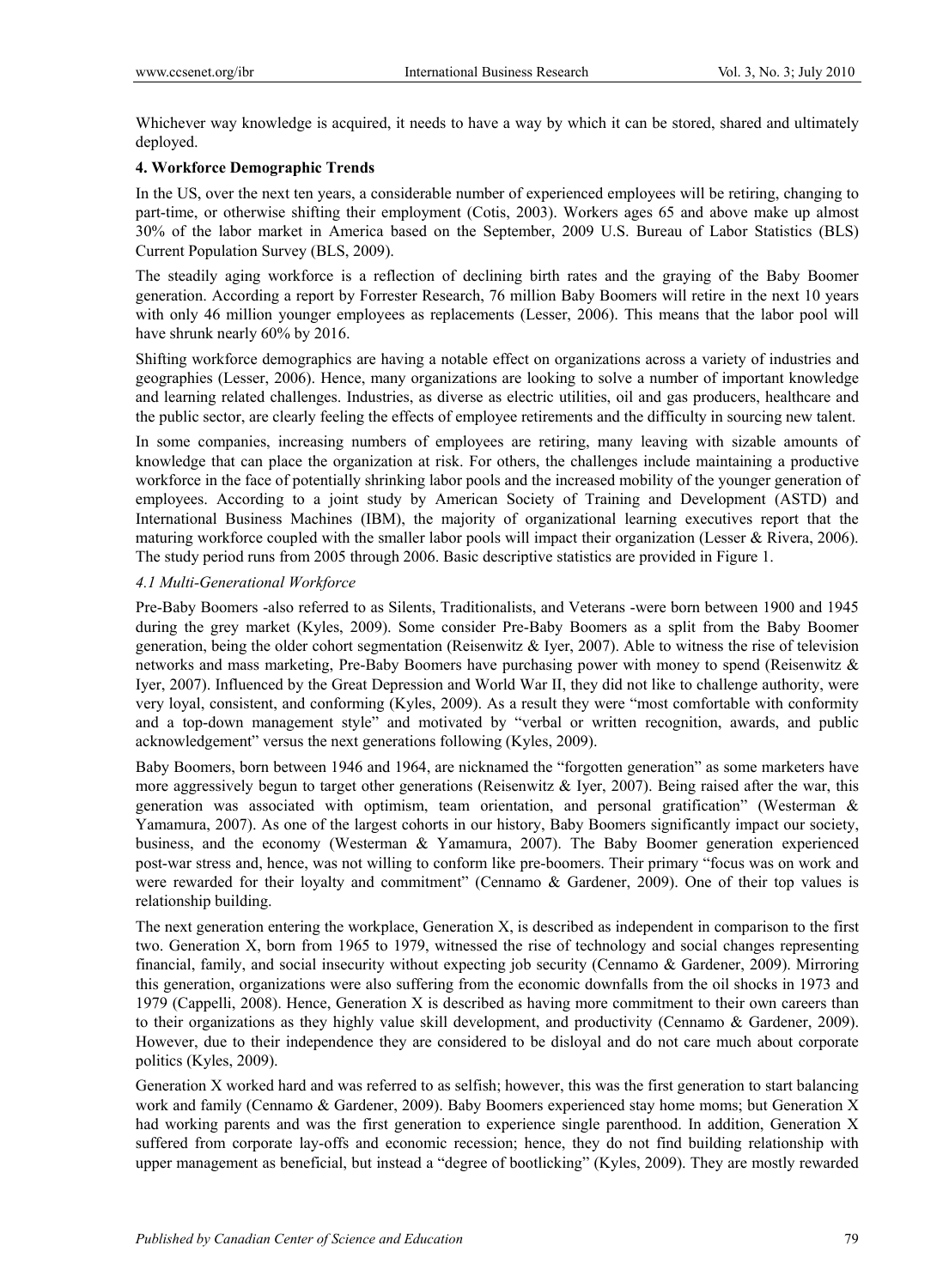by receiving career opportunities and having autonomy - a requirement for them to be happy and productive in the workplace (Kyles, 2009).

The next cohort, Generation Y, born from 1980 to 1999, is also referred to as Nexters or Millennials (Kyles, 2009). This generation witnessed economic crisis from the recession in 1981 (Cappelli, 2008). Generation Y members are changes – most notably in the "growth of the Internet" as they are very comfortable with the internet and technological advances (Cennamo & Gardener, 2009). Generation Y values being able to balance work and life, advances in the career world, and traveling more (Kyles, 2009). Similar to Generation X, they are also products of non traditional families. Generation Y, concerned with careers that better the world, want their contributions recognized and acknowledged (Kyles, 2009).

Wide age spreads present significant challenges and barriers to businesses as they encounter issues pertaining to age bias and differing values and work habits among their multi-generational workforce (Lesser, 2006). These differences create knowledge transfer barriers.

#### **5. Facilitating Knowledge Transfer within a Multi-generational Workforce**

Certainly, there are many methods to transfer knowledge. Companies which recognize the challenges of shifting workforce demographics are utilizing an assortment of knowledge management strategies to transfer knowledge from experts in the Baby Boomer cohort to members of Generation Y. And, while a variety of knowledge management strategies have been successfully implemented setting the stage for knowledge to be captured and shared, companies must design knowledge transfer strategies conducive to multi-generational workforce dynamics keeping in mind the generational diversity that exists in the workplace. Indeed, Lahaie (2005) states, effective knowledge management and knowledge transfer within the organization are fundamental for ongoing organizational effectiveness: but to transfer knowledge effectively, there has got to be planning. Organizations are challenged in gathering the best available knowledge. This is not always easy; organizations must understand who holds key knowledge; otherwise knowledge management loses all importance.

Piktials & Greenes (2008) examined knowledge loss gaps and stress two of the best methods to capture and pass knowledge cross-generationally are to customize knowledge transfer methods with regard to the present needs and to be clear as to how each generation prefers to learn. Similarly, Wagner (2009) states knowledge transfer methods need to be varied due to existing age- diversity of the workforce.

Further, Wagner (2009) suggests because of the diversity of learning styles among generations represented in the workforce, various methods of transfer should exist accommodating formal education and training, apprenticeships, simulations and games, storytelling and conferences, blogs and papers. Technology has further perpetuated the need for the diversity and presents opportunities to make use of what would be more appealing to Millennials. They may feel more comfortable utilizing Instant Messages, blogs or podcasts to transfer their knowledge to others in the workplace. This suggestion poses unique challenges. Although the Millennial generation is comfortable with technology; the Baby Boomer generation is not. Therefore consideration must also be given to how knowledge is converted when transferred.

A joint study conducted by International Business Machines Corporation and the American Society of Training and Development revealed that 60% of respondents utilize mentoring as a method of passing on knowledge, while approximately one-half still use document/heavy repositories as tools for capturing knowledge (IBM  $\&$ ASTD, Lesser, 2006). The study also notes that mentoring is most effective in learn-while-doing scenarios where mentors offer guidance to students in realistic situations they may be encountering. Thus, the one-on-one relationship between the mentor and the mentee helps facilitate the transfer of experiential and tacit knowledge. However, mentoring, a valid experiential and tacit knowledge transfer method is time consuming. Furthermore, the pairing of mentor and mentee is of concern. The mentoring relationship must bridge the generational gap. If the mentoring relationship cannot be established, then knowledge transfer will not occur.

Other forms of knowledge transfer include classroom training led by older workers, fostering learning communities to encourage sharing of learning and experiences between young and older workers, and leveraging multimedia tools, such as audio/video interviewing and story telling to preserve significant learning from aging employees (IBM & ASTD, Lesser, 2006). These knowledge transfer strategies assume training and development resources. Additionally, organizational culture must be examined since the use of a storytelling and contextually based transfer design may create discomfort. One of the challenges to instructional designers who consider using storytelling and contextually based design techniques is the issue of whether such approaches will be accepted within the culture of the organization. Another challenge in storytelling is credibility. In some instances, workers may feel that they are inappropriate as an approach to knowledge transfer.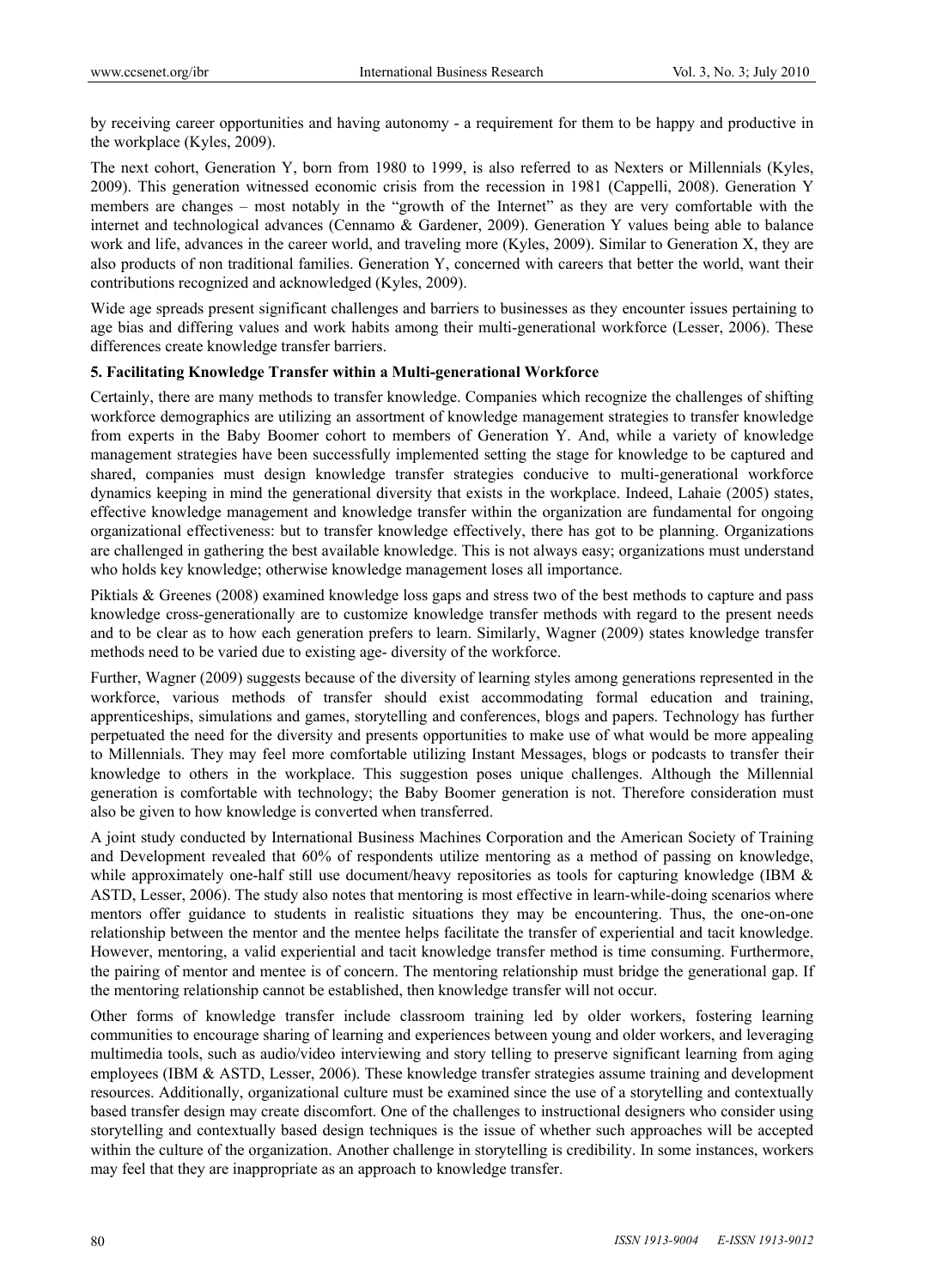Wagner (2009) states, for companies to be most effective and make great strides- engagement needs to occur between Baby Boomers and Millennials within their work environment for two-way learning to occur. In today's multi-generational workforce, evidence of reverse mentoring where younger workers assist older workers in a particular area may prove to be a successful knowledge management strategy as well. Reverse mentoring is usually used when executives need to understand operations or technology that can be shared by younger front-line or tech-savvy employees. However, generational perspectives make it difficult to establish and cultivate a reverse mentoring mindset. In order to have a successful reverse mentoring relationship it is necessary to create and maintain an attitude of openness to the experience and dissolve barriers of status, power and position. Although challenges exist, reverse mentoring is critical for older workers. As workers advance in age, they will need to refresh important skills to remain productive and effective in the workplace.

#### **6. Conclusion**

Certainly, many managers ignore the importance of intellectual capital and fail to capitalize on its benefits; however, the most important rule is that knowledge needs to be managed, so it requires vision and strategy (Ulrich, 1998). Conversely, by integrating knowledge management into a company's business processes, or changing the corporate culture a company can support the open sharing of knowledge (Uelpenich & Bodendorf, 2003).

Successfully identifying and retaining valuable industry and company knowledge can be very challenging for organizations. But, current economic demands and changing workforce demographics have pressured companies into action. Moreover, since the Baby Boomer generation is the largest generation to enter the workforce, companies are scrambling to retain their knowledge.

Indeed, Lahaie (2005), The Impact of Corporate Memory Loss, claims 42 % of corporate knowledge resides in the brains of the workforce and the institutional knowledge that accompanies the person out the door is both explicit and tacit. Hence, companies are directly and severely affected by the knowledge loss of their departing senior executives.

An organization committed to capturing and transferring critical knowledge within their ever-changing workforce demographics is a company that can retain organizational knowledge and improve its workforce. Organizational leaders of today, managing multi-generational workforces, possess the opportunity to utilize knowledge management for strategic advantage. Indeed, growth-oriented organizations increasingly rely upon knowledge-based competitive strategies in which learning, innovation and continuous individual development play crucial roles (Matlay, 2000).

## **References**

Aldisent, L. (2002). *Valuing People! How Human Capital Can Be Your Strongest Asset.* Chicago, IL: Dearborn Trade Publishing.

Blanchard, P., & Thacker, J. (2009). *Effective training: Systems strategies and practices*. In (4<sup>th</sup> ed.), *Learning*, *motivation, and performance* (p. 58-90). New Jersey: Prentice Hall.

Booth, N. (2008). Pass the tomato test. *ComputerWeekly.com*, July 2008, Vol. 22. Retrieved June 6, 2009 from http://www.scribd.com/doc/4110377/My-Ceros-Download

Calo, T. (2008). Talent management in the era of the aging workforce: The critical role of knowledge transfer. *Public Personnel Management*, Vol. 37, No. 4,p. 403-416. Retrieved November 6, 2009, from ProQuest Business database.

Cappelli, P. (2008). *Talent on Demand: Managing Talent in an Age of Uncertainty*. Harvard Business Review, Boston: MA, Harvard Business School Press.

Cennamo, L., & Gardner, D. (2008). Generational Differences in work values, outcomes and person-organisation value fit. *Emerald Group Publishing Limited*. Vol. 23, No. 8.

Cotis, J. (2003). Population ageing: Facing the Challenge, *Organization for Economic Cooperation and Development.* OCED Observer, No. 239, September, 2003. Retrieved September 1, 2009 from http://www.oecdobserver.org/news/fullstory.php/aid/1081/Population\_ageing:\_Facing\_the\_challenge.html

Gephart, M., Marsick, V., Van Buren, M., & Spiro, M. (1996). Learning Organizations Come Alive, *Training and Development*, Vol. 50, No. 3.

Glick, S. (2007). What is "Knowledge Management" and how can marketing directors manage the knowledge in their firms? *CPA Practice Management Forum*, Vol. 3, No. 4.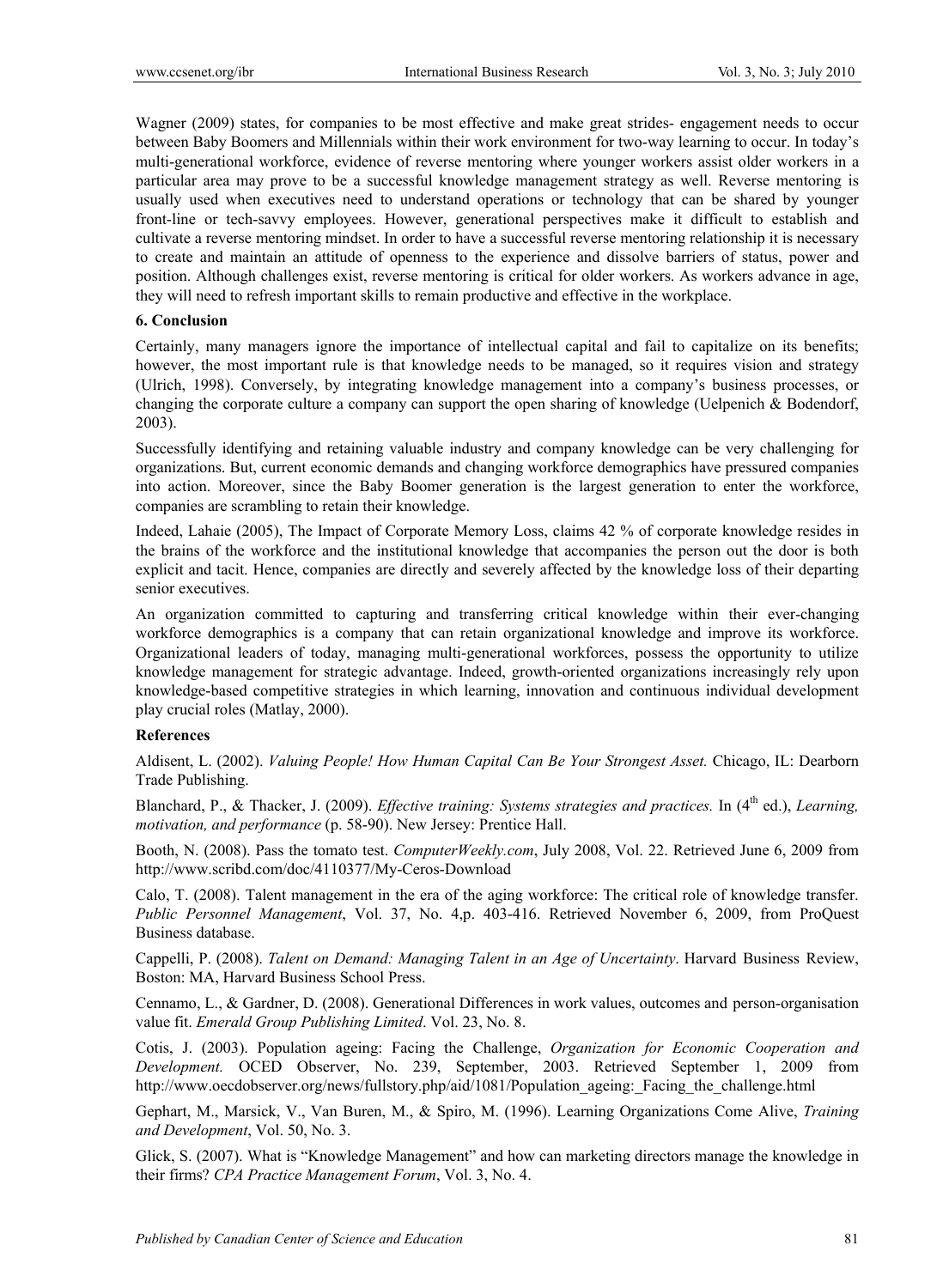Kaplan, R. & Norton, D. (2004). *Measuring the Strategic Readiness of Intangible Assets*. Harvard Business Review, Boston: MA, Harvard Business School Press. p. 52-60.

Kipley, D., Lewis, A. & Helm, R. (2008). Achieving Strategic Advantage and Organizational Legitimacy for Small and Medium Sized NFPs Through the Implementation of Knowledge Management. The Business Renaissance Quarterly, Fall, Vol. 3 Iss. 3. p. 21-42.

Kyles, D. (2005). Managing your multigenerational workforce: it takes time, talent, tact and perseverance, but the end product can be a great place to work with a wonderful talent pool. *All Business.com* Retrieved October 7, 2009 from www.allbusiness.com

Lacey, R. & Sneath, J. (2006). Customer loyalty programs: are they fair to consumers? *Journal of Consumer Marketing,* Vol. 23, p. 458-464.

Lahaie, D. (2005). The impact of corporate memory loss, What happens when a senior executive leaves? *Leadership in Health Services*, Vol. 18 No. 3, p. 35-48.

Lesser, E. (2006). *The maturing workforce-managing the crisis before it hits.* Retrieved October 27, 2009, from ASTD website: http://www.astd.org/LC/2006/.

Lesser, E. & Rivera, R., (2006). *Closing the generational divide*: *Shifting workforce demographics and the learning function.* International Business Machines (IBM) & American Society of Training and Development (ASTD). Somers: NY, IBM.

Malhotra, Y. (2005). *Integrating knowledge management technologies in organizational business processes: getting real time enterprises to deliver real business performance.* Journal of Knowledge Management. Emerald Group Publishing LTD. Bingley, UK.

Martin de Holan, P. & Phillips, N. (2004). Rememberance of Things Past? The Dynamics of Organizational Forgetting. *Management Science* , Vol. 50 No. 11, p. 1603-1613.

Martin, B. (2000). Knowledge Management within the Context of Management: An Evolving Relationship. *Singapore Management Review*, Vol. 22, No. 2, p. 17-36.

Matlay, H. (2000). S/NVQs in Britain: employer-led or ignored? *Journal of Vocational Education and Training*, Vol. 52 No. 1, pp. 135-47.

McInerney, C. (2002). Knowledge Management and the Dynamic Nature of Knowledge. *Journal of the American Society for Information Science and Technology ,* 53 (12), 1009-1018.

Noe, R. (2008). *Employee Training and Development*. New York: McGraw-Hill/Irwin.

Nonaka, I. & Takeuchi, H., (1995). *The Knowledge-Creating Company. How Japanese Companies Create the Dynamics of Innovation.* New York, NY: Oxford University Press.

Paton, N. (2008). Manager At Work: Organizations ignore the transfer of knowledge. *The Edge Singapore.* Retrieved September 9, 2009 from www.lexisnexis.com

Piktialis, D. & Greenes, K. (2008). Bridging the Gaps: How to transfer knowledge in today's multigenerational workplace. *Research Technology Management*, Vol. 51, No. 6, p. 69-70. Retrieved November 6, 2009, from ProQuest Business database.

Rastogi, P. (2000). Knowledge management and intellectual capital: The new virtuous reality of competitiveness. *Human Systems Management*, 19(1), 39-49.

Reisenwitz, T. & Iyer, R. (2007). A comparison of younger and older baby boomer: investigating the viability of cohort segmentation. *Journal of Consumer Marketing*. Retrieved May 2, 2009 from www.emeraldinsight.com

Seidler-deAlwis, R. & Hartmann, E. (2008). The use of tacit knowledge within innovative companies: Knowledge management in innovative enterprises. *Journal of Knowledge Management,* Vol. 12, No. 1, p. 133-147. Retrieved November 6, 2009, from ProQuest Business database.

Slagter, F. (2007). Knowledge management among the older workforce. *Journal of Knowledge Management,*  Vol. 11, No. 4, p. 82-96. Retrieved November 6, 2009, from ProQuest Business database.

Sveiby, K. (2001). *Frequently asked questions*. Brisbane: Sveiby Knowledge Associates. [Available at: http://www.sveiby.com.au/faq.html]